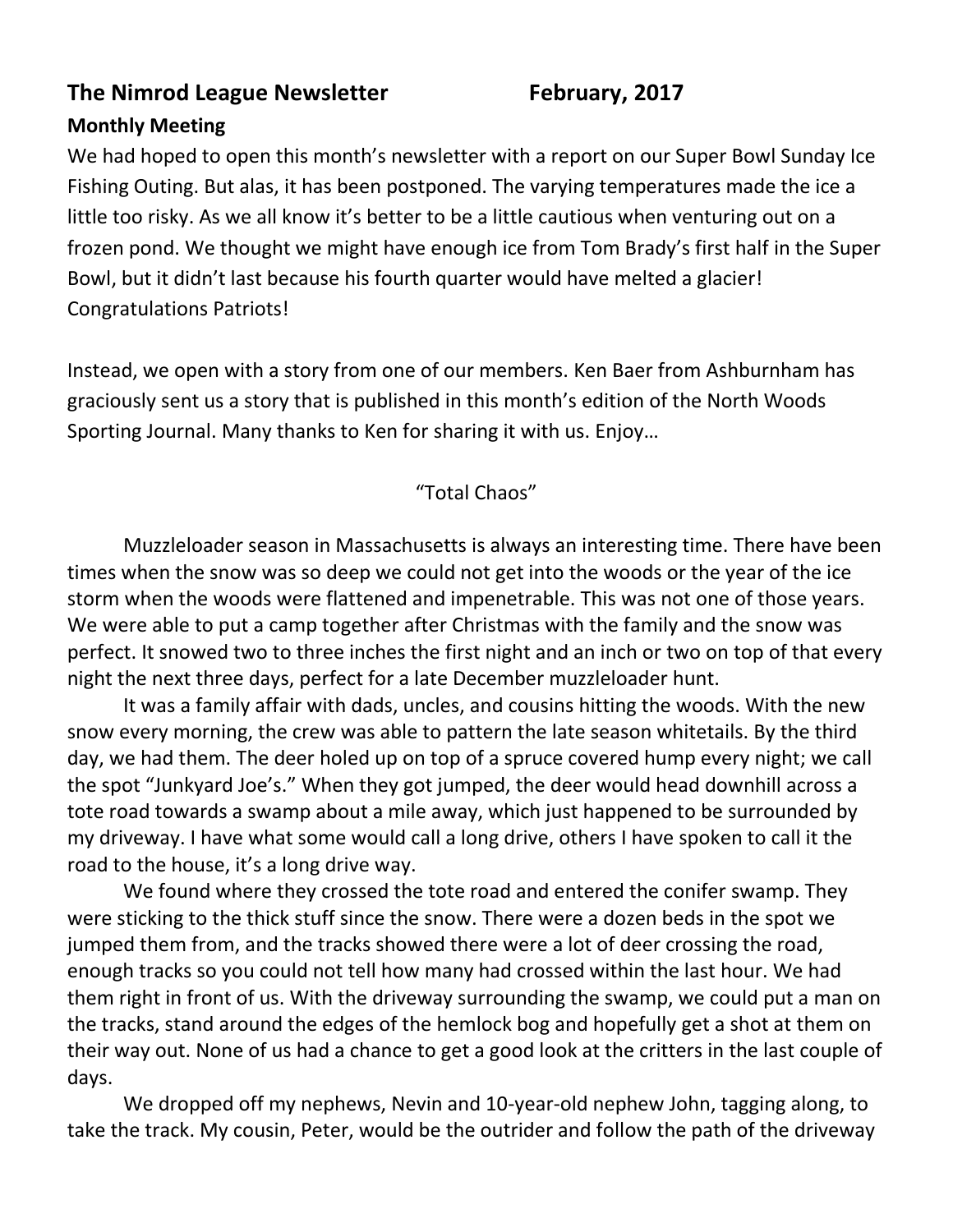to keep the herd from doubling back with the famous whitetail "Button Hook" maneuver. My uncle Gary and I would string out along the driveway and wait.

Uncle Gary and I made our way up the driveway in his truck; I kept a watchful eye on the sides of the road for the deer or any signs of them already crossing. As we made our way up the hill, past the detention pond, I spied a new set of tracks leaving the acreage. I yelled, "Stop, let me out! One crossed here, the rest are still in there. You go stand by the log pile." Uncle Gary continued up the hill to his stand.

I was able to hide behind one of the large boulders I placed along the curve to keep me from going off the road and into the pond. When my nephews entered the woods they immediately spotted a doe in her bed. She stood up and walked away. The deer made their way across the swamp and came out right in front of me, just below the pond, in an opening in the boreal forest. The first one was a doe. My mind raced, "The others are behind her," I thought to myself. She was broadside, standing still, looking over her back. I thought again, looking down the sights, "The buck is right there, just step into the opening."

The doe swiveled her head and looked right at me. Thinking, "She can't see me, I'm behind this rock." I turned to look up the hill; here comes my uncle in his truck, sliding down the hill right towards me. I started waving my arms and pointing at the deer. He was waving his arms for me to move out of the way because the truck is going to slide into the rock I was standing behind. The truck slid into the snow banking lining the side of the road, just missing me, ricochets back onto the driveway and continues down the hill, sliding out of control.

In the meantime, the deer started scattering in all directions, most running across the driveway and some back into the swamp. When it was all over, the truck was stopped by the snow banking at the bottom of the hill, undamaged. By the time I got there my cousin and my nephews were out at the truck. I asked if they saw the deer and were there any bucks. They exclaimed that they had and were. I asked why they had not taken a shot. Pete said, "I was on him, then my dad came sliding by, waving at me. By the time it took him to slide by me the deer were gone."

Total chaos, what a way to end the season.

 Reprinted from the "North Woods Sporting Journal", February, 2017 edition with permission of the author, Kenneth Baer.

Thanks again, Ken! Great job!

Please send me any outdoor stories you may have. We'd love to hear about your latest exploits! I'll serve as editor and get the story into a presentable format, subject to your approval before publishing. Please email me, Chris Erali, at [eralic23@gmail.com](mailto:eralic23@gmail.com)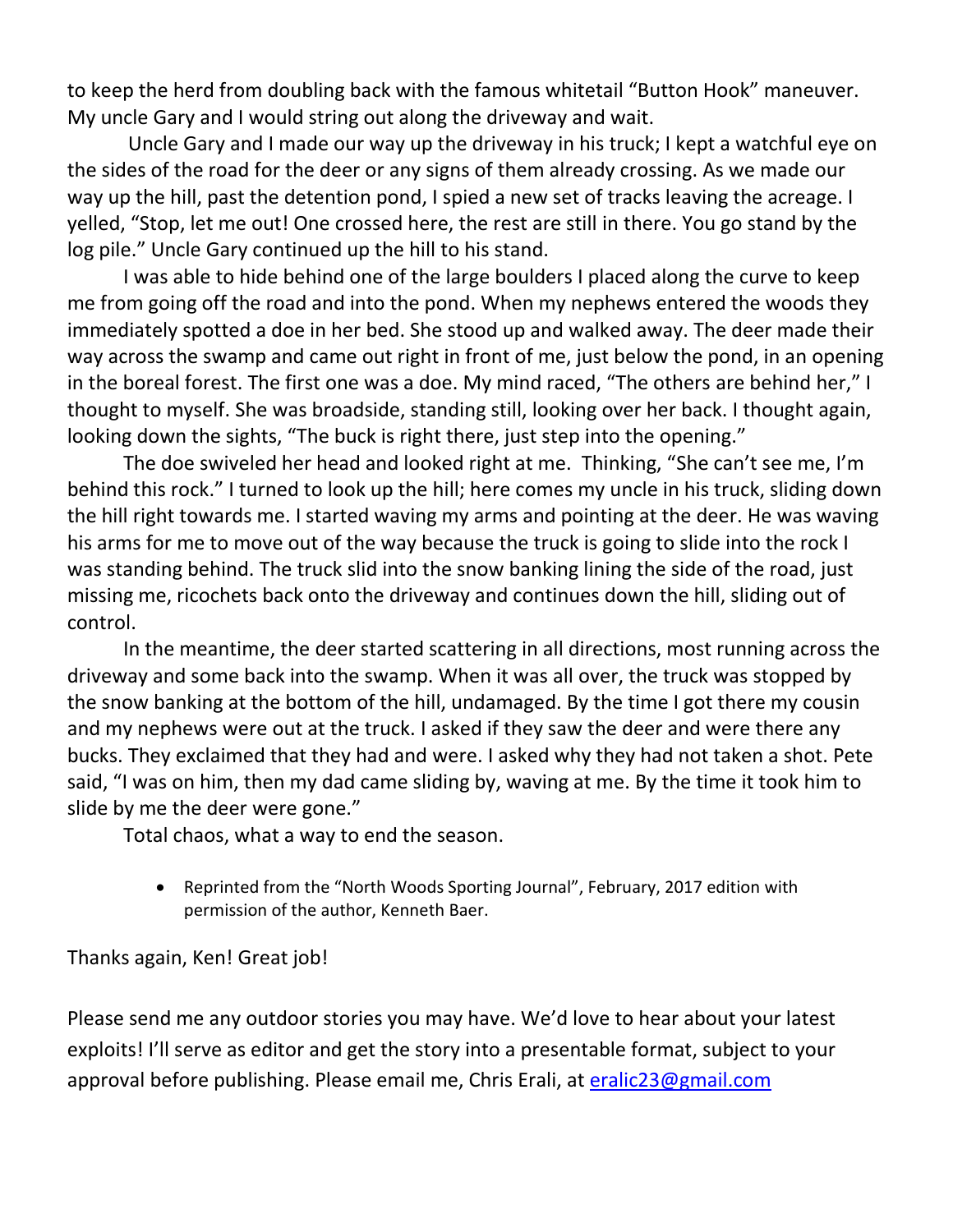Monthly Meetings are always the  $2^{nd}$  Tuesday of the month at the Clubhouse – next Meeting February 14, 2017. Make it a point to attend if you can. From 6:00 – 6:45 pm for a cocktail and socializing – then we serve the best \$5 meal in town! Club business discussed with occasional guest speakers from 7:15 - 8:30 ish. Home in bed by 9:00.

## **Speakers**

Please let us know if you have a suggestion for a speaker at a future meeting. **Monthly Safety Tip**

"Watch your step."

# **New Business**

Roland and Cindy have prepared Itemized Categories and Income/Expenses by Category for 2017. The budget was released and discussed. The bottom line is there is a decrease in the Archery budget (Nice savings, Tina). Budgets are always a balancing act. The Club recognizes that there are times when spending is in our best interest. There are also times when frugality is the best road to take. Many thanks to our Executive Board for their work on this matter. There are some big-ticket items that will be voted on at the general meetings. Copies of the budget will be available for discussion at our Tuesday meeting.

# **Membership**

Of our 320-active paying memberships, we have about 60 left who haven't sent in their renewal dues. That is normal for this time. **Final chance for dues to be paid for 2017 is February 28.** If you haven't already sent them in or paid at the club, we will be accepting them at our Feb  $14<sup>th</sup>$  meeting. Thursdays at trap is also available if you want to stop by the clubhouse. New applications for this month are Douglas King, Justin Sobel, Alison Wilson and one family/conversion membership. Scott Vandersea is bringing in his whole gang. He and we, are joined at Nimrod by Paula, Haley, and Jonathan!

# **Board of Trustees**

A date for the audit is forthcoming, as soon as Chris Craigue can find a date amenable to all the people involved.

# **Trap/Skeet**

Thursday nights have been slow but will hopefully get better with spring on the way. Maintenance to one trap was successful and all is now operating at top level. Planning for a purchase of new targets. We have enough to last through March, and we're looking for another club to join us in the purchase. Buying a larger quantity gets us the best price. Trap and Skeet is every Thursday night. We encourage everyone to come out on Thursday evenings for a night of shooting and fellowship.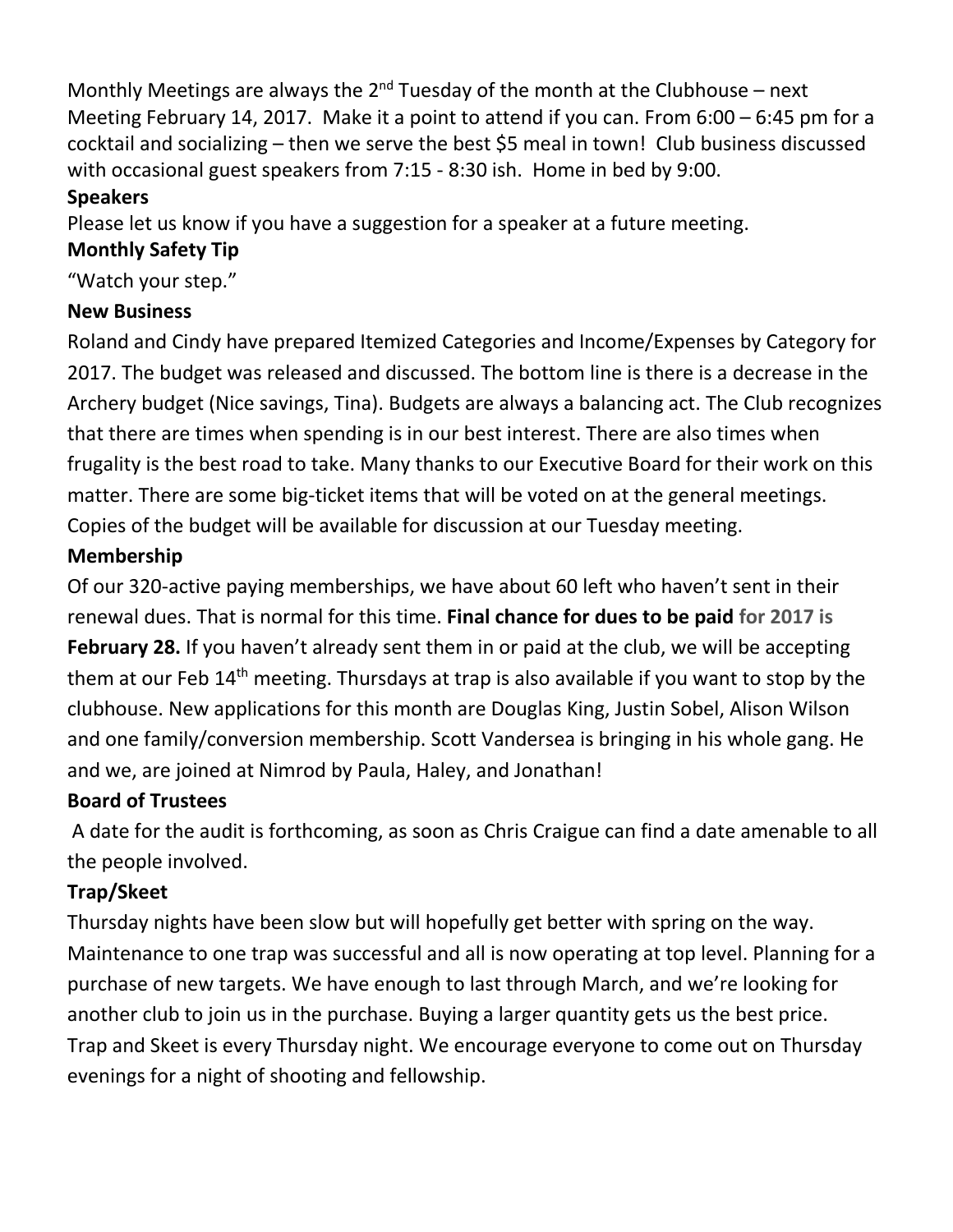## **Kitchen**

Bruce Ebbeson is cooking the February dinner. On the menu is smoked ham, au gratin potatoes, and glazed carrots. Sounds delicious! Volunteers are welcome. This is a good way to earn work hours and for newer members to meet the "old timers". Call Bruce at 508-853- 1589 if you would like to volunteer. We always need people to serve and clean up (no cooking skills are required).

Volunteers for cooking at upcoming general meetings are as follows: February: Bruce Ebbeson, March: Russ Chapel, and April: Bob Horgan, May: Pat Orrell

We also need chefs for the Worcester County League Banquet as well as the months of June and July.

# **Spring Cleaning is set for April 22, 2017 Volunteers are welcome!**

We will start after coffee and donuts at 8AM and be done by noon, when we'll have elk burgers for lunch.

Bruce purchased a new instant thermometer as well as more vacuum sealer bags. He's been busy sealing packages of meat for the game dinner. **Remember when you donate! Label with a "game name" and date!**

We have plenty of big game including moose, elk, boar, and venison. The Club thanks Harry Wilbur for a generous recent contribution of venison and turkey. Philip Ceryanek recently donated a generous amount of elk. It's been a few years since we've had elk at the dinner. We look forward to it being on the menu. We would appreciate donations of striper for the fried appetizer and bluefish to smoke for the pate. Paul Frasier always needs help setting up and cleaning up afterwards. This also is a good way to earn work hours. Bruce and Larry appreciate the regulars in the kitchen who produce one of the best Game Dinners you can find.

We are still looking for donations for our game dinner. If you have any game, please label it and leave it in the refrigerator and call Bruce at (508) 853-1589. He will vacuum package it for the freezer to prevent freezer burn and keep it fresh for our dinner. Thanks!

**Upcoming Event:** Game Dinner is on May 20, 2017. Tickets are \$25.

Get your tickets early as this event will be sold out!

# **Rifle Range**

No report and no news on the NRA grant.

The range will be closed May 13-14, 2017 for the Archery IBO Shoot.

# **House**

We are discussed our freezer woes. We lost meat due to the brownout and our freezer is unreliable. We are fortunate to have Peter Brewer's freezer. The possibility of an alarm that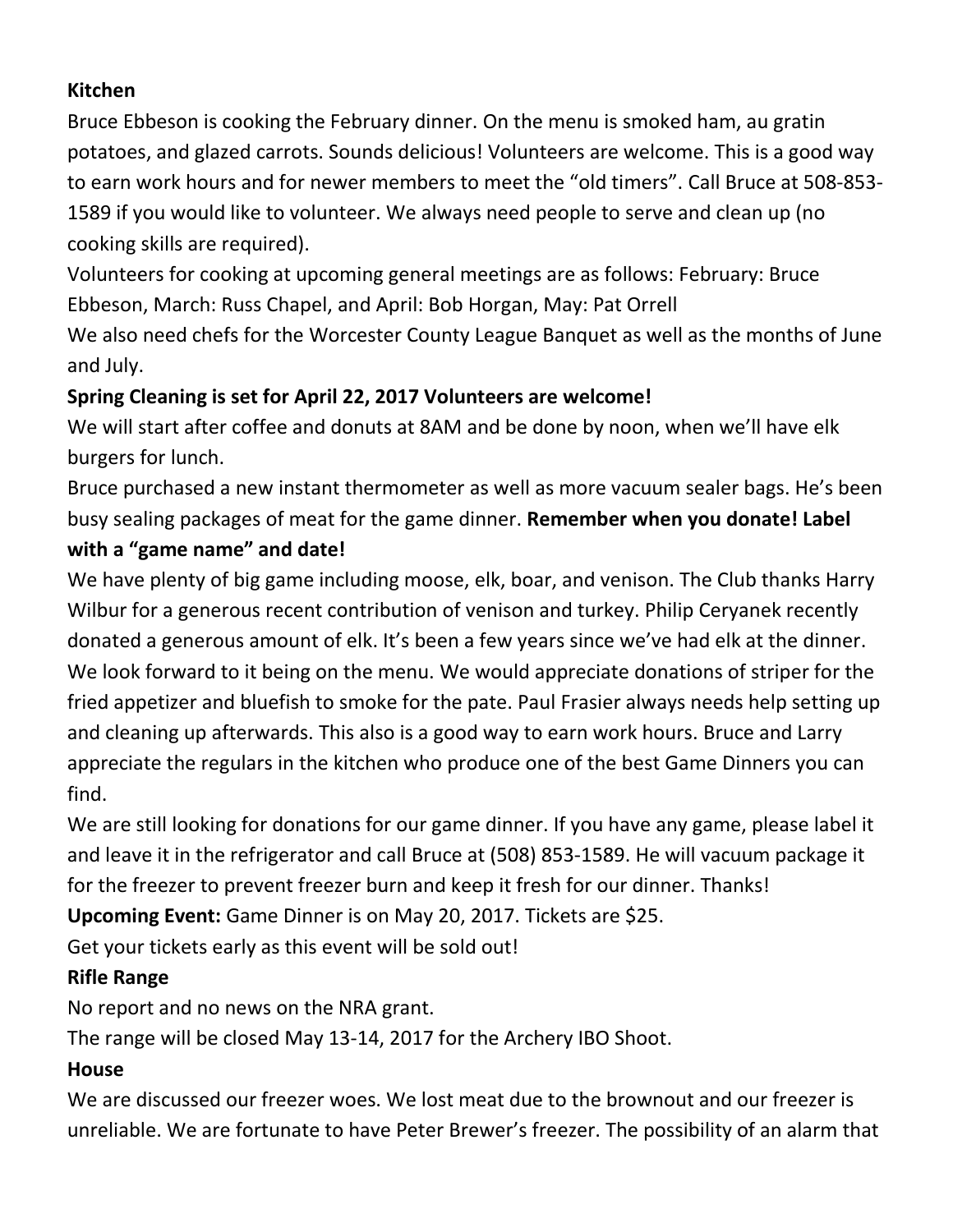can be attached to a member's cell phone was discussed. We need to keep our freezers properly serviced and maintained. We will need to clean (pressure wash) coils and fins when we clean the oven hood in April.

### **Executive Board**

This month's meeting adjourned at 9:30 PM. Much discussion and decision-making on a variety of issues. We aim for the newsletter to convey the highlights.

E Board meetings are held at 7 PM the last Tuesday of the month. Members are welcome if you'd like to come and observe our club's operation. Our membership can be very proud of the board and the time and effort that is made by everyone to keep our club running smoothly.

## **Special Committee (Scholarship)**

We have applications on the bulletin board. We will give three scholarships instead of two. One will be designated as a Past Presidents' Scholarship. Discussion of fund raising was productive. Ice fishing derby for a scholarship was thought to be not dependable enough. We are having trouble doing just one for this winter. Setting a date and "hoping" we have ice just does not work for planning. A local fishing trip or deep-sea excursion was discussed and we learned that we have a member who owns a bus company. More news to come…

### **Grounds**

We have a request for a barrel of sand for the rifle range. AED batteries are getting old. Recommendation is to change them every two years. The cost is \$150 and Neal will make the purchase.

Please remember that we always can use plenty of volunteers for shoveling and snow blowing. Many hands make light work!

## **Finance**

The market fluctuates as we all know. Smart investors stay the course.

# **Bar**

No report

## **Birds**

This project is starting up again. Our first payment is due soon of approximately \$400.

A spring clean-up work party is in the future. The hunting area is shaping up into very good bird cover. There is however, a lot of timber lying on the ground that needs to be picked up and piled. Keep this party in mind for volunteer hours. This would also be the area affected by the Mass Wildlife grant if that comes through.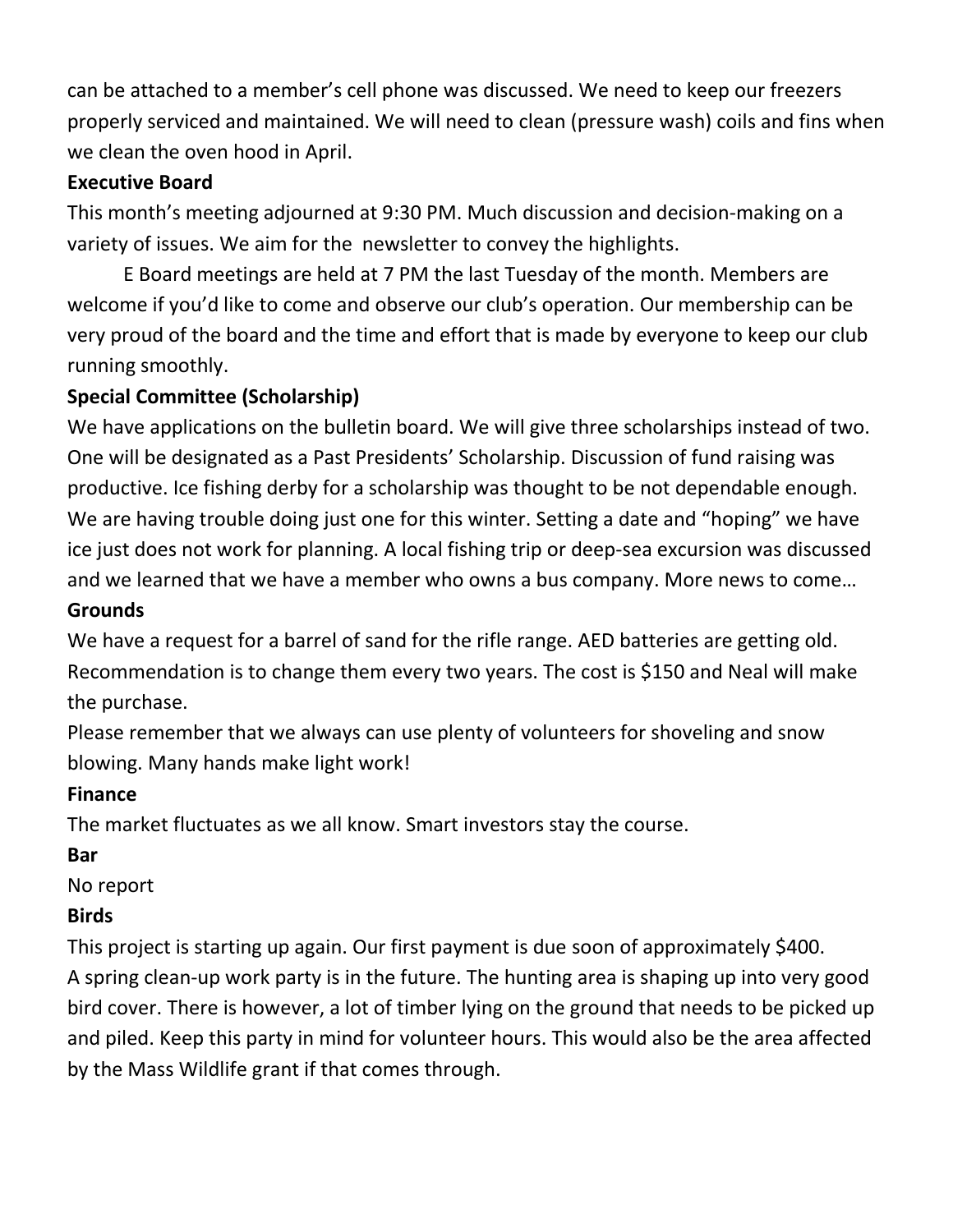#### **Revenue**

No report

## **Archery**

Shooting on Friday nights has been going well. This is our Open League Night, every Friday at 7pm. This is open to all for a \$10 fee. (Group snacks are always welcome. Thanks!) The issue of sanding on Friday nights and Saturday morning was raised and discussed. **Upcoming Event:** Nimrod will host the IBO Shoot on May 13 & 14, 2017. **Volunteers needed!** Don't feel you must commit to the whole weekend. Give us a couple of hours. It's a great way to fulfill your volunteer obligation. The Rifle Range will be closed that weekend.

# **Worcester County League of Sportsmen**

The League is preparing for Kid's Day at NORCO on Saturday, March 4, 2017. They are also in the early stages of planning a Youth Trap Event. The thought is to have events held at different area clubs, perhaps an event in the north, one club from the central, and one from the south. The shooters would then meet in finals to be held at NIMROD sometime in July or August. We will need volunteers for the championship. WCLS will provide 12 and 20 gauge ammunition.

Our Kid's Day at NIMROD is February 19, 2017. We should be able to run that event on a \$300 budget for food and other miscellaneous expenses. The bird houses, walking sticks, and archery equipment are being readied for the day.

This next item could have been placed under the Rifle Range.

# **The Nimrod League of Holden and Gun Owners' Action League present a women's only instructional shooting clinic.**

**When?** April 29, 2017 8:30am to 5:30pm **Where?** The Nimrod League of Holden 168 Coal Kiln Rd Princeton, MA 01541

[www.nimrodleague.org](http://www.nimrodleague.org/)

Ladies, if you have ever thought about trying your hand at recreational shooting, here is your opportunity! Come and join us for a women's only instructional shooting clinic. You will receive hands on instruction in archery, shotgun, rifle, and pistol by the fun, friendly and knowledgeable folks at our club. All women are invited to participate regardless of skill level. No previous experience is necessary; just the desire to learn and have fun. There will also be a lecture on state and federal gun laws. Successful completion of this event exceeds